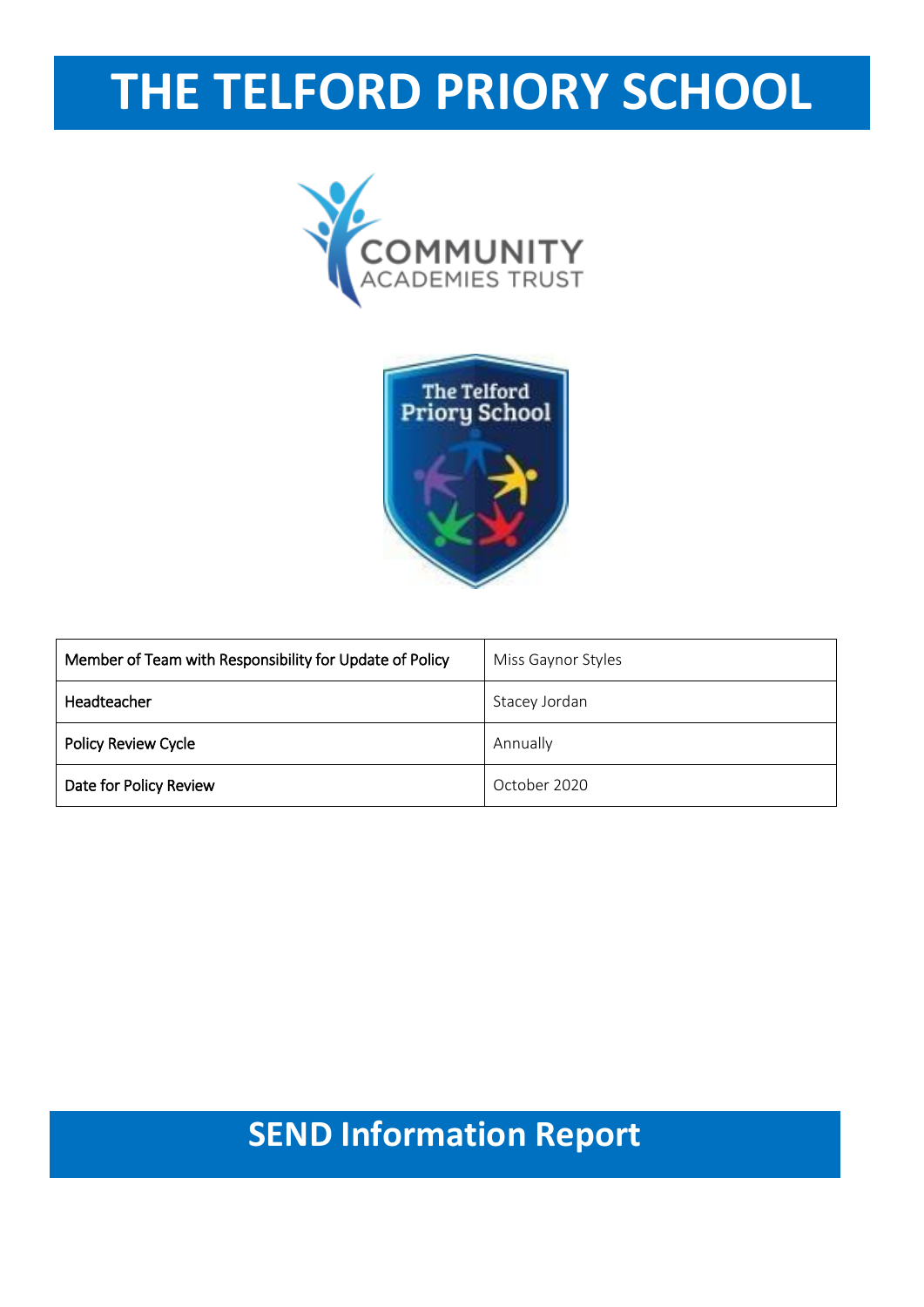#### 1) Aims of our provision in regards to your child with special educational needs and/or disability (SEND)

The aims of our policy and practice in relation to special educational need and disability in this school are:

• To make reasonable adjustments for those with a disability by taking action to increase access to the curriculum, the environment and to printed information for all.

• To ensure that children and young people with SEND engage in the activities of the school alongside children who do not have SEND.

• To reduce barriers to progress

• To try our hardest to secure special educational provision for your child for whom this is required, that is "additional to and different from" that provided within the differentiated curriculum, to better respond to the four broad areas of need:

- 1. Communication and interaction
- 2. Cognition and learning
- 3. Social, Emotional and Mental Health
- 4. Sensory/physical

• To request, monitor and respond to parent/carers' and your child's views in order to evidence high levels of confidence and partnership.

• To continue to develop a high level of staff expertise to meet student need, through well-targeted continuing professional development.

• To support your child with medical conditions to achieve full inclusion in all school activities by ensuring consultation with health and social care professionals in order to meet the medical needs of your child.

• To work in cooperative and productive partnership with the Local Authority and other outside agencies, to ensure there is a multi-professional approach to meeting the needs of all vulnerable learners.

#### 2) What are special educational needs or a disability? (SEND)

At our school we use the definition for SEND and for disability SEND from the Code of Practice (2015). This states: Special Educational Needs

A child or young person has special educational needs if he or she has a learning difficulty or disability which calls for special educational provision to be made for him or her.

A learning difficulty or disability is a significantly greater difficulty in learning than the majority of others of the same age.

Special educational provision means educational or training provision that is additional to, or different from, that made generally for others of the same age in a mainstream setting in England.

#### Disability

Many children and young people who have SEN may have a disability under the Equality Act 2010 , that is '…a physical or mental impairment which has a long-term and substantial adverse effect on their ability to carry out normal day today activities'. This definition includes sensory impairments such as those affecting sight or hearing, and long-term health conditions such as asthma, diabetes, epilepsy, and cancer.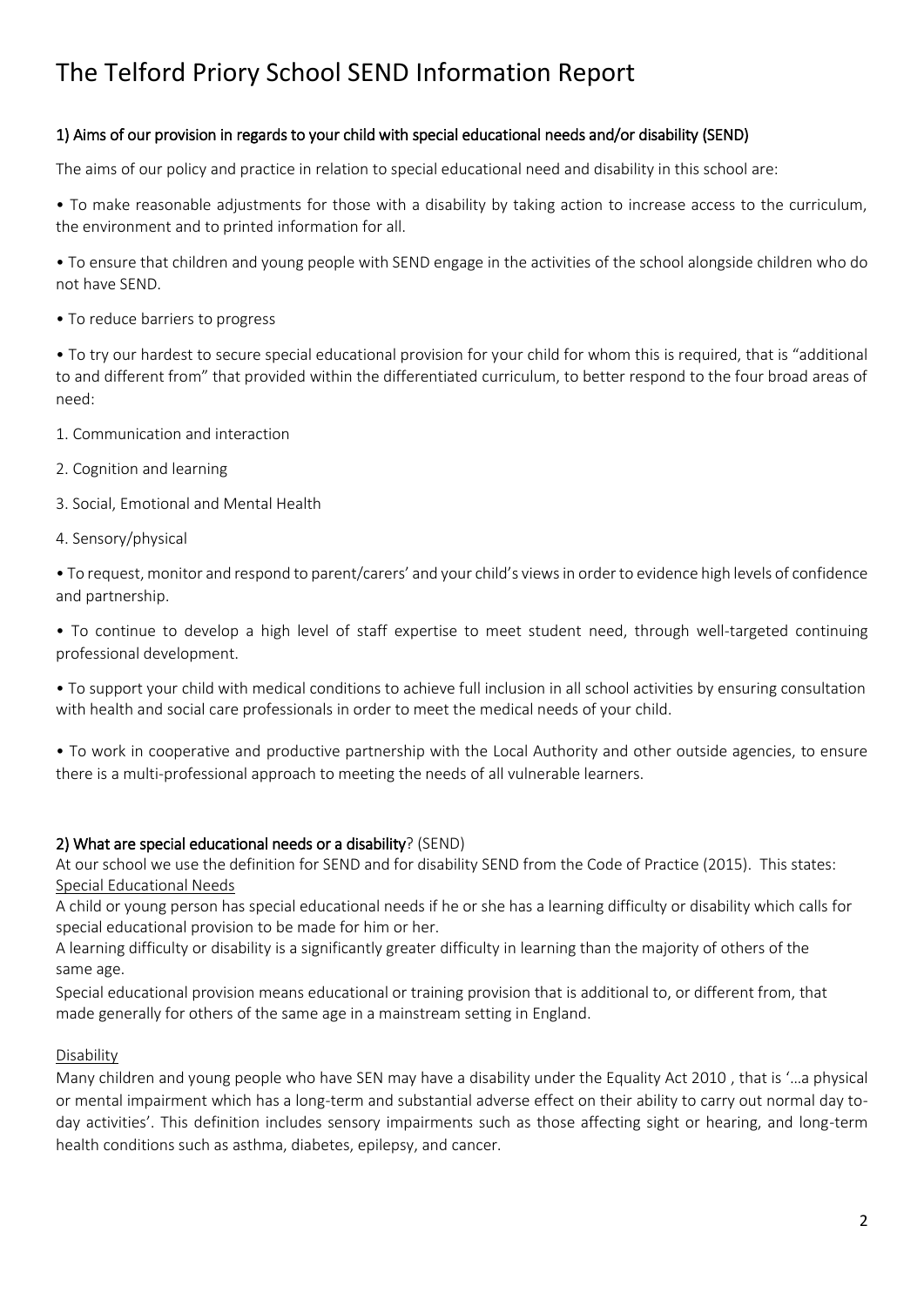#### 3) The kinds of special educational needs (SEN) for which provision is made at the school

Children and young people with SEN have different needs, but the general presumption is that all children with SEN but without an Education, Health and Care Plan (EHCP) are welcome to apply for a place at our school, in line with the school admissions policy. If a place is available, we will undertake to use our best endeavours, in partnership with parents/carers, to make the provision required to meet the SEN or disability of your child at this school. For children with an EHCP, parents/carers have the right to request a particular school and the local authority must seek to comply with that preference and name the school or college in the EHC plan unless:

- it would be unsuitable for the age, ability, aptitude or SEN of the child or young person, or
- the attendance of the child or young person there would be incompatible with the efficient education of others, or the efficient use of resources.
- Before making the decision to name our school in a child's EHCP, the local authority will send the governing body a copy of the EHCP and then consider their comments very carefully before a final decision on placement is made. In addition, the local authority must also seek the agreement of school where the draft EHCP sets out any provision to be delivered on their premises that may have been secured through a direct payment (personal budget).
- Parents/carers of a child with an EHCP also have the right to seek a place at a special school if it they consider that their child's needs can be better met in specialist provision.

At Telford Priory School we have made various adjustments and changes to our provision of Special Educational Needs to achieve the best possible outcome for your child. We have provision in place for children with:-

- Visual Impairment
- Hearing Impairment
- Physical Difficulties
- Sensory Needs
- Autistic Spectrum Condition
- Attention Deficit Hyperactivity Disorder
- Attention Deficit Disorder
- Dyslexia
- Dyspraxia
- Dyscalculia
- Social, Emotional and Mental Health needs
- General Learning Difficulties and Speech and Language and Communication needs

#### Year 7 Transition

We continue to work closely with our partner Primaries to ensure a smooth transition and accurate identification of your child with SEND. Mrs Chappell leads our Transition program and works closely with key staff in both Telford Priory School and in our partner Primary schools including the TPS SENCO, Mrs Phillips.

Screening tests help to identify and inform our understanding of specific learning barriers some children may encounter and are undertaken during this transition period. The results of which often confirm the information we have already received from Primary colleagues.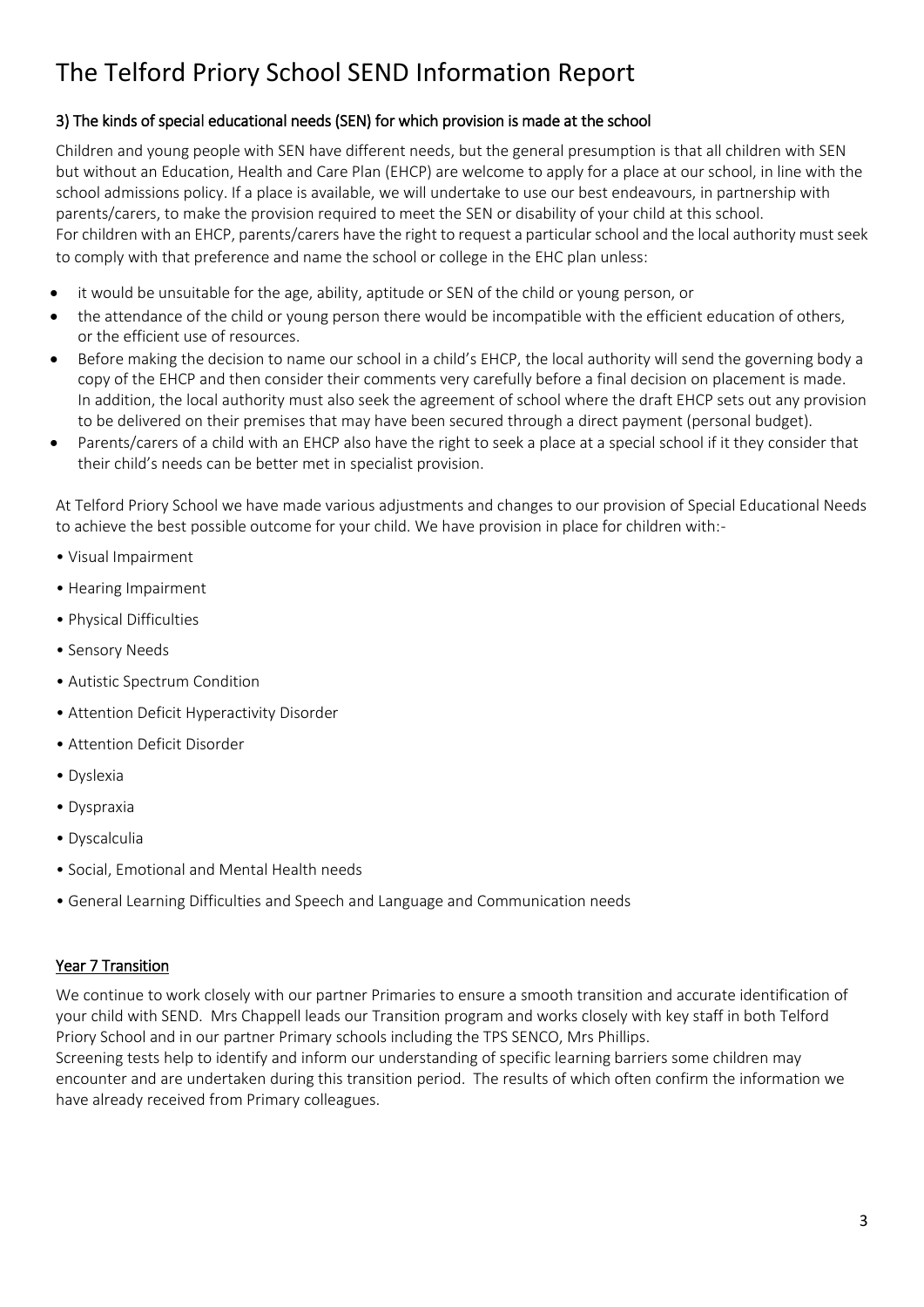#### SEND Referral and Access to Learning Plans

Within Telford Priory School, Staff have a clear route of referral to the SENCO for students whom they feel may need extra support. Individual needs are assessed via a range of screening tools and an Access to Learning Plan is written. The Access to Learning Plan outlines recommendations and strategies which enable Staff to create the best learning environment for your child with SEND. Through the training Staff receive, signs and symptoms of various conditions are better recognised allowing teachers to refer students to the SENCO if they feel further investigation would be beneficial.

Every child who is referred for possible SEND needs and those children already identified have a meeting with the SENCO where they can explain their own views, discuss their needs and explain how they think support would best be given. We firmly believe that involving your child in their education and their own specialist support, encourages them to engage with it more fully. Their views are represented on the Access to Learning Plan. Parents/carers of each child in receipt of an Access to Learning Plan are also encouraged to attend a face to face meeting with the SENCO to discuss this document.

#### Assessment and Reporting

At the Telford Priory School, we undertake assessment and reporting of progress throughout the year and the SENCO will assess and review your child's progress towards their own academic outcomes. Alongside academic tracking, specific staff provide opportunities to support the mental health and wellbeing of our students as this area of support falls within the Social, Emotional and Mental Health Needs category set out in the SEN Code of Practice. This type of support is focused around the pastoral teams within the school which includes non-teaching House Mentors, Designated Safeguarding Leads and Learning Support Assistants.

#### 4). How does our school know if children needs extra help?

We know when a student needs help if:

• Concerns are raised by parents/carers, external agencies, teachers, your child's previous school or your child themselves, regarding concerns relating to inadequate levels of progress or inclusion

• Observation of your child indicates that they may have additional needs

Year 7 transition visits made to each primary school include discussions about your child's needs and the type of provision and support received during their primary school education

• Upon entry into year 7 and for all in-year entrants, students sit a baseline assessment which includes their reading, spelling and numeracy aptitude. The results of the tests are then analysed and if necessary, your child is offered intervention to boost one or more the areas of need. Dyslexic tendencies can also be identified following specific screening. Your child can discuss potential barriers to their learning and the options available for support.

#### 5) What should a parent/carer do if they think their child may have special educational needs?

If you have concerns relating to your child's learning or inclusion then please contact the SENCO, Mrs Phillips to seek opportunities for further discussion. All parents/carers will be listened to. Your views and your aspirations for your child will be central to the assessment and provision that is provided by the school. Parents/carers are also invited to use a range of external supporting bodies for further guidance, these organisations are listed on the following pages.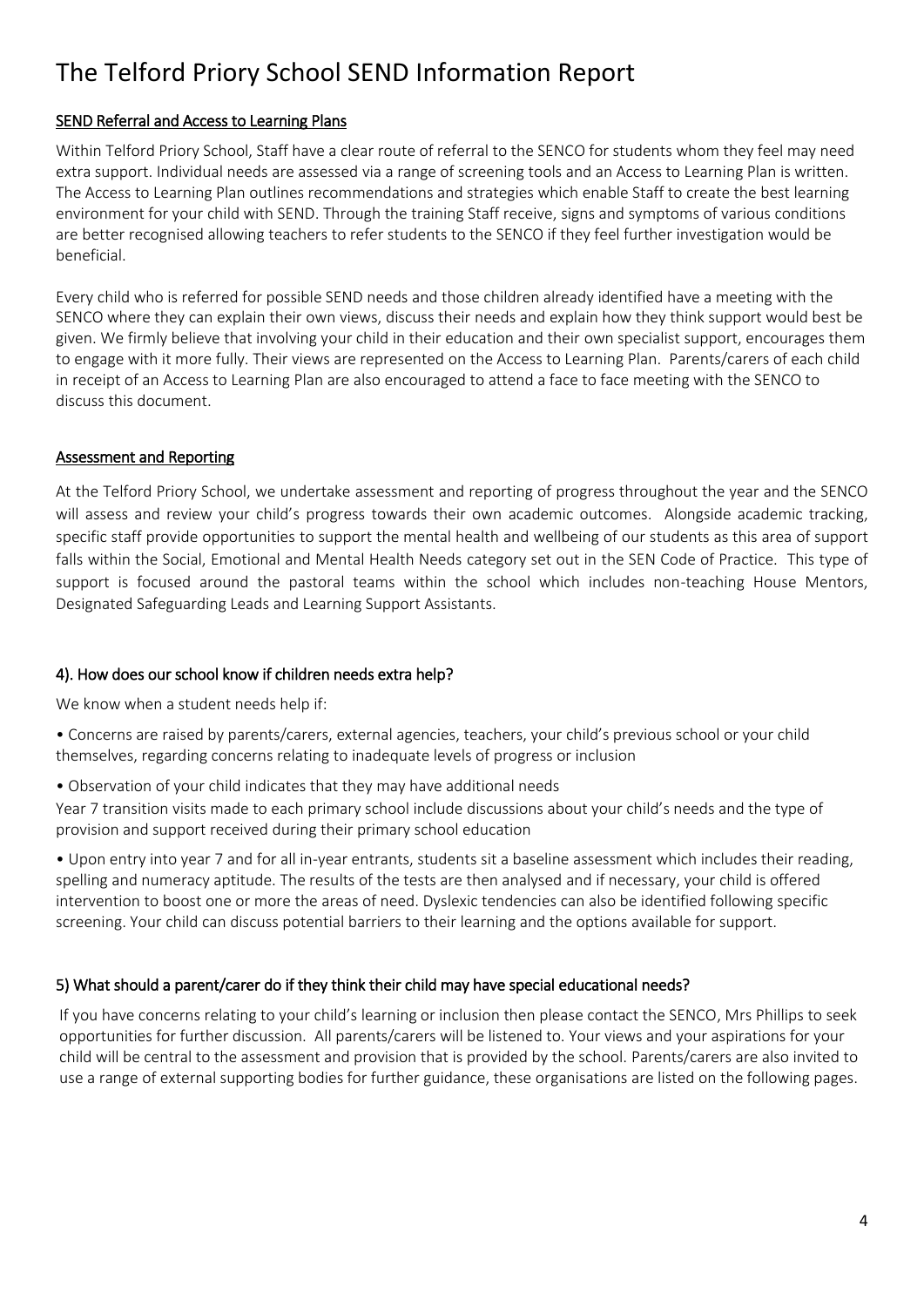#### 6) How will the school support a child with SEND?

The quality of classroom teaching provided to your child with SEND is monitored through a number of processes that include:

- 1. Classroom observation/Lesson Drop ins
- 2. Ongoing assessment of the progress made by your child with SEND
- 3. Teacher meetings with the SENCO to provide advice and guidance on meeting the needs of your child with SEND
- 4. Student Briefings for teaching staff
- 5. Student and parent/carer feedback on the quality and effectiveness of interventions provided
- 5. Attendance and behaviour records.

#### Exemplar Interventions

• Your child may benefit from reasonable adjustments being made (such as laptops or OT equipment and services) to overcome disadvantage experienced in school and to increase their access to the taught curriculum.

• Your child will have individual targets set in line with national outcomes to ensure ambition. Parents/carers are informed of these via the reporting system and also at events such as Parent Consultation Evenings and individual parent/carer meetings.

• Your child's attainment is tracked using the whole school tracking system and those failing to make expected levels of progress are identified quickly and intervention offered either in school or during after school intervention classes.

#### Access, Plan, Do, Review

Action relating to SEN support will follow an assess, plan, do and review model:

1. Assess: Assessment data on your child held by the school will be collated in order to make an accurate judgement of your child's needs. Parents/carers will be invited to this early discussion to support the identification of action to improve outcomes.

2. Plan: If review of the action taken indicates that "additional to and different from" support will be required, then the views of all involved including you as parents/carers and your child, will be obtained and appropriate evidence-based interventions identified, recorded and implemented by the class/subject teacher with advice from the SENCO.

3. Do: SEN support will be recorded on an Access to Learning Plan that will identify a clear set of expected outcomes, which will include strategies to inform teaching staff how to attain academic and developmental targets (this may include targets around preparing for adulthood; raising self-esteem; self-management; resilience and protective behaviours) these will take into account parent/carers aspirations for their child. You and your child will also be consulted on the action you can take to support attainment of the desired outcomes. This will be recorded and a review date confirmed.

4. Review: Progress towards these outcomes will be tracked and reviewed with you and your child.

If progress rates are judged to be inadequate despite the delivery of high-quality interventions, advice can be sought from external agencies regarding strategies to best meet the specific needs of a student. This will only be undertaken after parent/carer permission has been obtained and may include referral to:

- 1. Educational Psychology Service
- 2. Local Authority Support Services
- 3. Specialists in other schools e.g. teaching schools or special schools
- 4. Social Services
- 5. Health partners such as the School Nurse; Nurse for diabetes and the Child & Adolescent Mental Health Service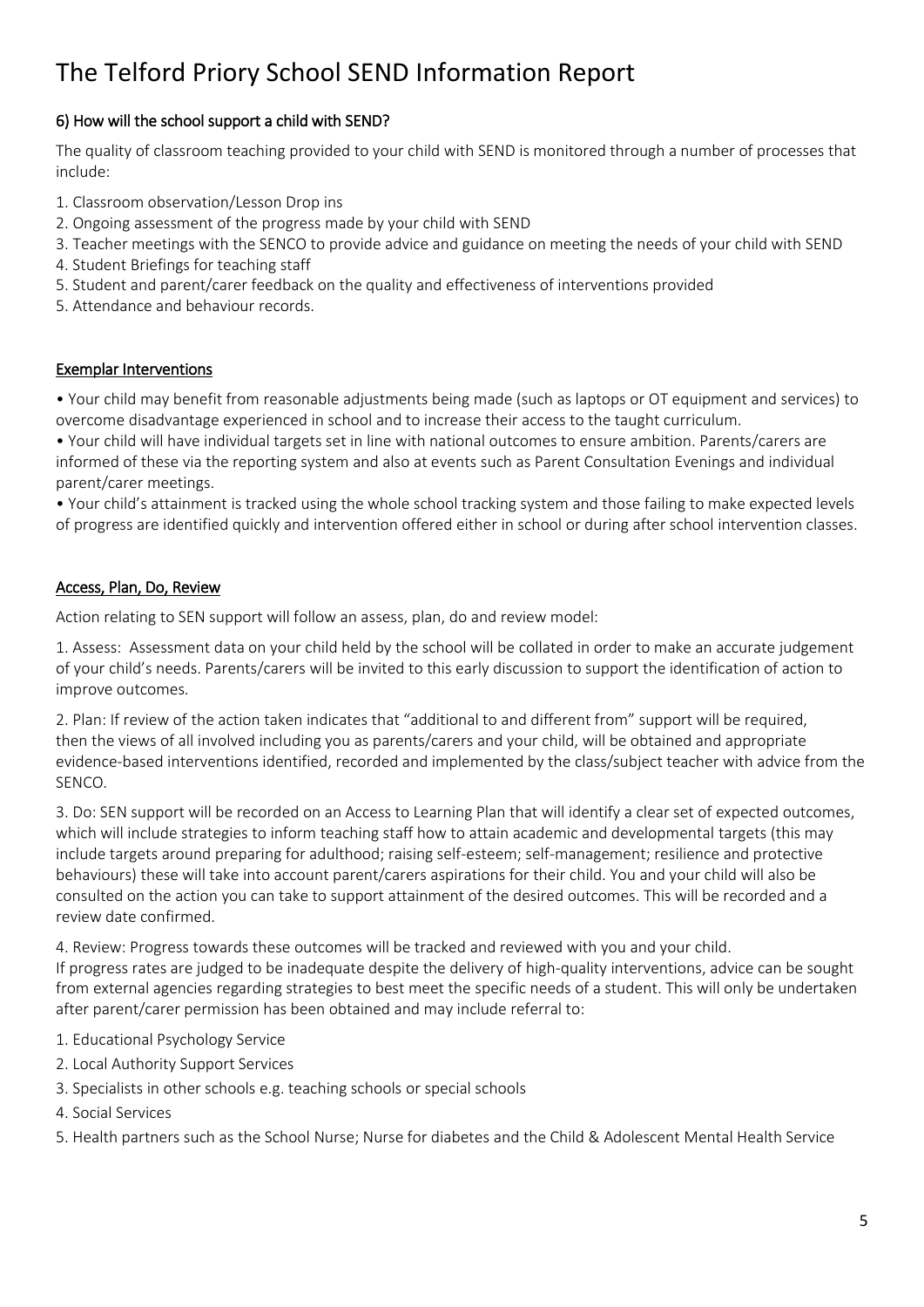N.B. For a very small percentage of children, whose needs are significant and complex and the SEND Support required to meet their needs cannot reasonably be provided from within the school's own resources, a request can be made to the local authority to conduct an assessment of education, health and care needs. This may result in an EHCP being provided. Additional funding can also be sought through the Local Authority via the Inclusive Schools Forum.

#### 7) How will your child be involved in decisions regarding provision that can better meet their needs?

For your child with an EHCP, we write an Access to Learning Plan. This information will be reviewed and your child's views obtained regarding the effectiveness of the action taken so far to meet their needs.

#### 8) How will the curriculum be matched to each child's needs?

Teachers plan using your child's achievement levels and scaffolding tasks are implemented to ensure progress for every student in the classroom. This may include written resources printed onto a coloured background to support visual disturbance or key vocabulary recorded alongside visuals to develop literacy skills, a strategy known as 'dual coding.'

When a student has been identified as having special educational needs, the curriculum and/or the learning environment can be further adapted by the class teacher to reduce barriers to learning and enable improved access to the curriculum. Children with SEND are identified centrally on the school's inclusion register and on individual class registers.

In addition, if it is considered appropriate, your child may be provided with specialised equipment or resources such as ICT and/or additional adult intervention to aid scaffolding strategies.

#### 9) How will parents/carers know how their child is progressing?

Assessment towards the identified outcomes will be shared with parents/carers termly through the school reporting system and Parent Consultation Evenings.

You may also find the home-school diary a useful tool to use to communicate with school staff on a more regular basis.

By using our open door policy at Telford Priory School; please do make an appointment if you would like to discuss your child's progress with specialist SEND staff, the SENCO or your child's form tutor.

#### 10) How can parents/carers support their child's learning?

Please use the school website. It includes links to agencies and Telford's Local Officer, which identifies resources that have been found to be useful in supporting parents/carers to help their child learn at home. The class/subject teacher may also suggest additional ways of supporting your child's learning. The school organises a number of parent support groups during the year. These are advertised in the school newsletter and on our website and aim to provide useful opportunities for parents/carers to learn more about how to support learning and to meet other parents/carers on similar journeys. Representatives from specialist agencies are also invited to meet with parents/carers regularly throughout the year, via the parent's support group.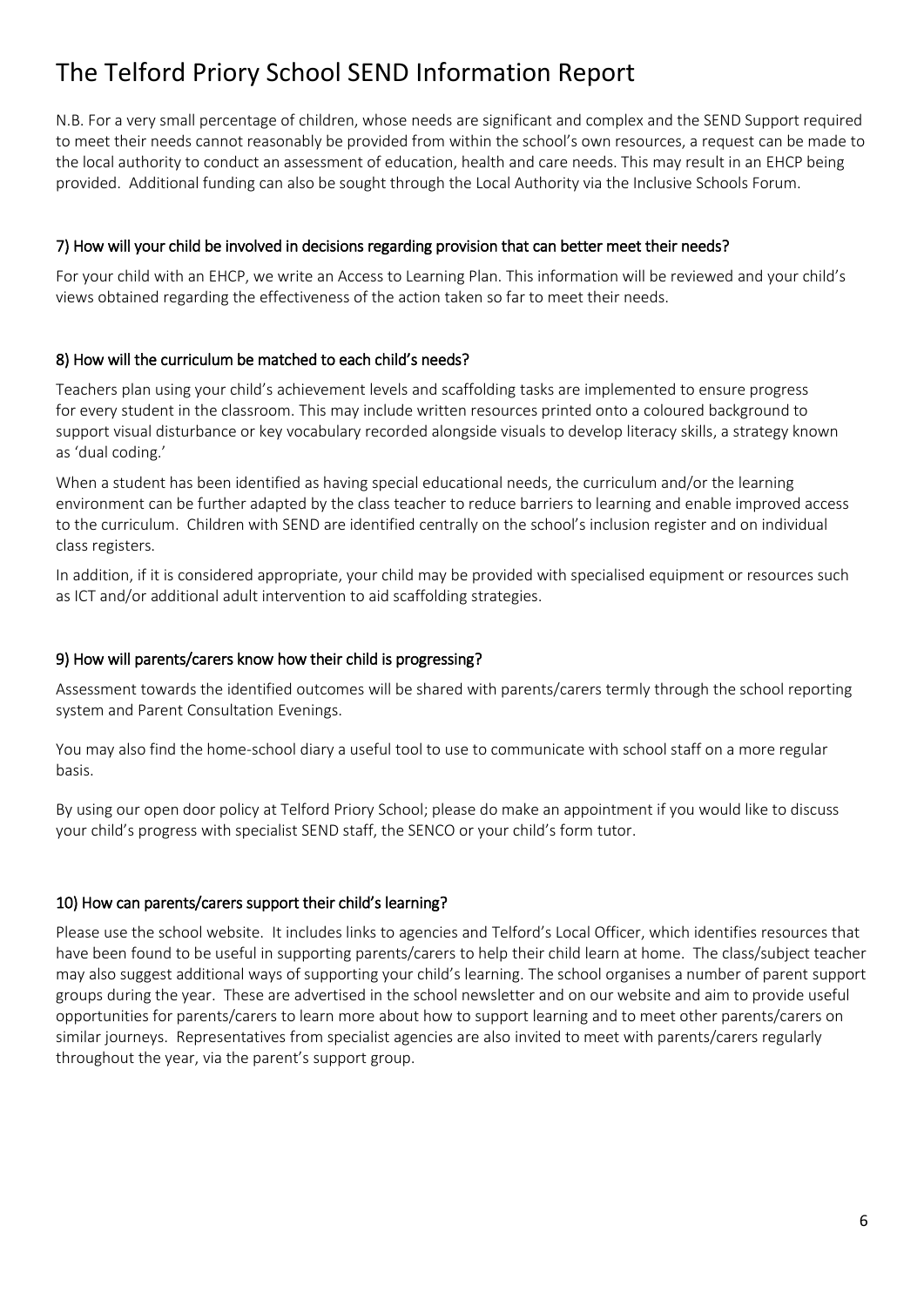#### 11) How will the school evaluate the effectiveness of the SEND provision made for your child?

The effectiveness of SEND provision will be measured using both qualitative and quantitative data. Qualitative data will gather the views of parents/carers and children on how successful the provision has been in enabling them to attain their outcomes. Quantitative data will examine both progress and attainment levels compared to those achieved nationally by children with the same prior learning level. This data will be shared termly with governors and be judged by external moderators such as Ofsted.

#### 12) What support will there be for children's overall well-being?

The school offers a wide variety of pastoral support for your child. This includes:

- An evaluated PHSCE curriculum that aims to provide your child with the knowledge, understanding and skills they need to enhance their emotional and social knowledge and well-being
- Student and Parent/Carer voice protocols offer an opportunity for you to personally give feedback and areas for development. We work hard to understand and reduce the risk factors that can affect wellbeing, and help students develop the resilience to overcome adverse circumstances
- Raise staff awareness of the widespread nature of mental health issues for children and young people, and the school's responsibility to identify them and intervene early
- Engage with ongoing professional development for staff to ensure we base our response on a sound understanding of child and adolescent development
- Help all students manage predictable life changes and transitions and recognise challenges posed by information technology, such as cyber bullying
- Explicitly teach social and emotional skills, attitudes and values, using interactive methods, resources and integrate this learning into the mainstream processes of school life
- Ensure there are robust policies and practice in key areas such as behaviour, anti-bullying and diversity, including tackling prejudice and stigma around mental health
- Offer a quieter environment at break times within our Learning Support base, knows as the 'Link Room' for students who might benefit from a smaller nurturing environment
- Operate a referral system for in school counselling and counselling using external specialists
- Operate a referral system to enable access to the school nursing team and the substance misuse team knows as 'Stars'.

#### 13) Support for children with medical needs.

Your child with medical needs will be included in the schools central medical register and details of individual needs made available to all staff. Staff who volunteer to administer and supervise medications, complete formal training and work closely with medical professionals who are involved in the medial care of your child such as your GP, CAMHS and Practice Nurses. All medicine administration procedures adhere to the LA policy and Department of Education (DfE) guidelines and included within the DFE publication, 'Supporting your child at school with medical conditions 2014' (updated 2017.) These procedures are published within our own School Medicine Administration Policy.

#### 14) What specialist services are available via the school?

The school has access to a range of specialist support services following referral such as the Sensory Impairment Service, Occupational Therapy Services, Speech and Language therapy service and The Educational Psychology Service.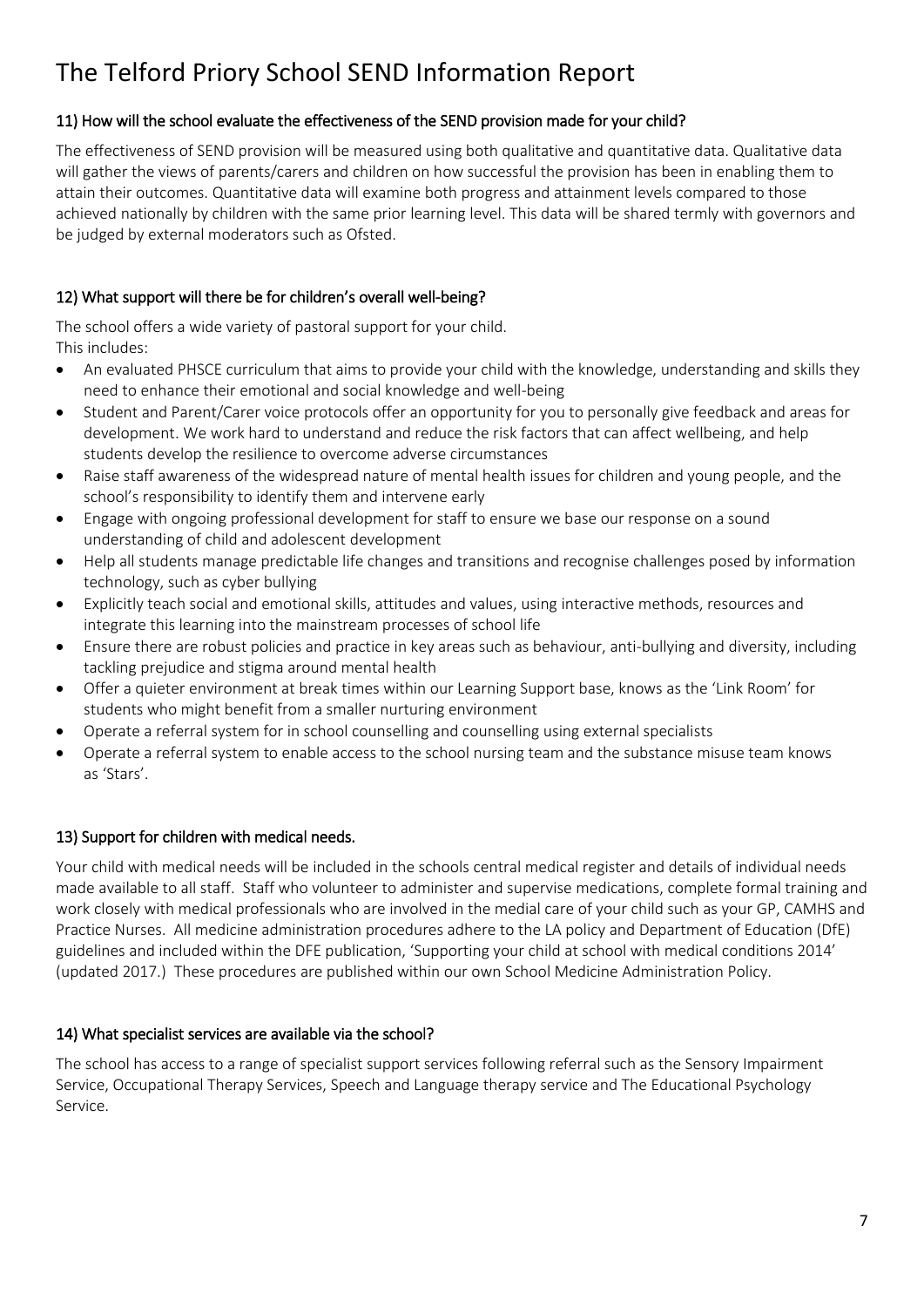#### 15) What training do the staff supporting children and young people with SEND undertake?

School staff engage in ongoing professional development and training focusing on specialist areas including:

- Support for students on the autistic spectrum
- Support for students with social, emotional, mental health and behavioural needs
- How to question students effectively to ensure efficient learning
- How to support literacy within the classroom
- How to support reading within the classroom
- How to scaffold work in lessons to secure progress
- How to support students with dyslexia, dyscalculia and dyspraxia
- How to support learning using technology assistive aids
- How to effectively use additional adults within the classroom

#### 16) How will my child be included in activities outside the classroom including school trips?

Risk assessments are carried out and procedures are put in place to enable all children to participate in school activities, you may be asked to contribute to these documents. The school ensures it has sufficient staff expertise to ensure no child with SEND is excluded from any school provided activity.

#### 17) How accessible is the school environment?

- The school was opened in September 2015 and its accessibility for both visitors, employees and students meets requirements.
- Disabled parking bays are marked and located near to the school reception.
- Toilets are available to ensure accessibility for visitors and students with a disability. Individual toilets have an integral wash and dry facility.
- A medical room has been provided in order to enable a safe place for insulin testing/injections.
- A variety of support bases have been developed to improve inclusion in the mainstream classrooms for vulnerable children, an example of this is the schools learning support base, knows as the 'Link Room.'

#### 18) How will the school prepare/support my child when joining or transferring to a new school?

A number of strategies are in place to enable effective transition. Additional transition visits for children with SEND are encouraged throughout the year in order for you and your child to familiarise themselves with the new environment to minimise anxiety and maximise engagement. As parents/carers, we invite you into school to meet your child's keyworker to establish a supportive working relationship, prior to transfer.

For our year 11 students, moving onto their next educational phase, we engage with the Future Focus (careers) Service and representatives from local colleges and post 16 providers to ensure the support students have been afforded during their secondary phase of education can be replicated following their transition.

EHCP reviews will also engage with the Future Focus team in Years 9, 10 and 11 to ensure transition plans are in place and support is offered to assist in attending post 16 open evenings as well as ensuring applications forms are completed in a timely manner for all post 16 pathways.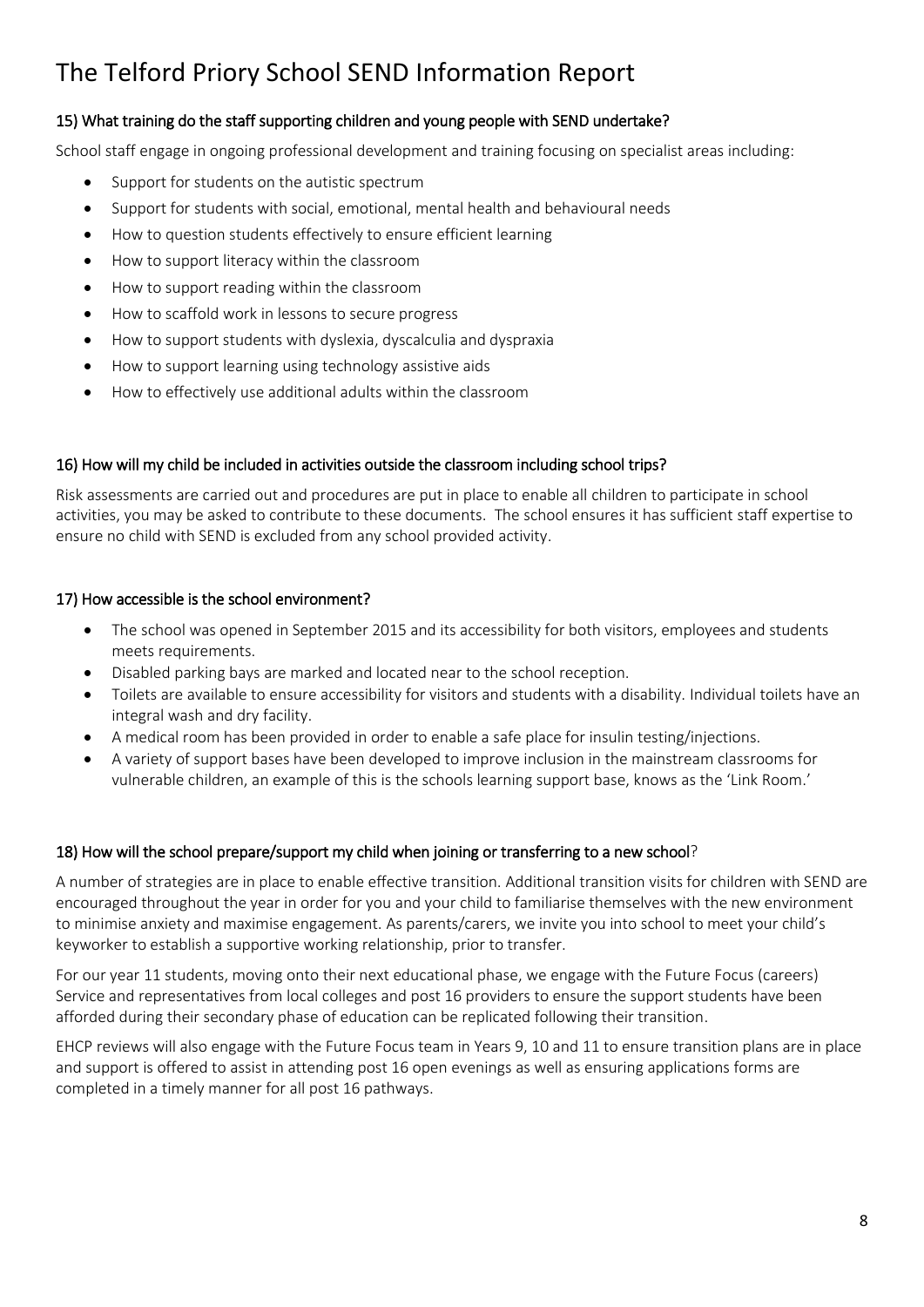#### 19) How are the school's resources allocated and matched to children's special educational needs?

The school receives funding to respond to the needs of your child with SEND from a number of sources that may include Local Authority funding such as:

- 1. The Notional SEN budget. This is a fund devolved to schools to support them to meet the needs of your child with SEND.
- 2. Higher needs SEN Funding for those children with the most complex needs.

This funding is then used to provide the equipment and facilities to support your child with special educational needs and disabilities through support that might include:

- Targeted intervention to increase access to text (desk copies of information, work buddy, accessible text, IT e.g. read aloud software, different recording strategies, additional time etc.)
- In class, adult or peer support aimed at increasing skills in specific areas of weakness (learning behaviour, organisation, etc.)
- Out of class support (relationship building, social, emotional skill development)
- Small group tuition to enable catch up (subject or targeted at additional need)
- Specific support, advice and guidance is provided to parents/carers and families to improve student's readiness for learning (relating to student's difficulties in attendance, behaviour, physiological and emotional needs etc.)
- Provision of specialist resources or equipment (use of ICT, sloping board, electronic versions of text etc.)
- Access to targeted before/after school clubs (breakfast club or homework club for example)
- Access to the school nurse and wider health professional support (responding to mental and physical health issues, speech, language and communication needs, motor control and mobility needs)
- Implementation of strategies from support agencies e.g. Behaviour Support/Educational Welfare Support

#### In addition:

3. Pupil Premium funding provides additional funding for your child who claims Free School Meals, who are in the care of the local authority or whose parents/carers are in the Armed Services. The deployment of this funding is published on the school website.

#### 20) How is the decision made about how much support each child will receive?

For your child with SEN but without an EHCP, the decision regarding the support provided will be agreed at joint meetings with the SENCO and parents/carers who will follow guidance provided by the Schools SEND Policy. For your child with an EHCP, this decision will be reached in agreement with parents/carers when the EHCP is being produced or at an annual review.

#### 21) How will I be involved in discussions about and planning for my child's education?

This will be through:

• Discussions with the SENCO and/or member of the Senior Leadership team who has strategic responsibility for SEND across the school

- Discussions at Parent Consultation Evenings
- Meetings with support and external agencies.

In addition, the schools SEND Parents support group meet every half term to raise issues of concern and to ensure the school provision is responsive to student and family needs.